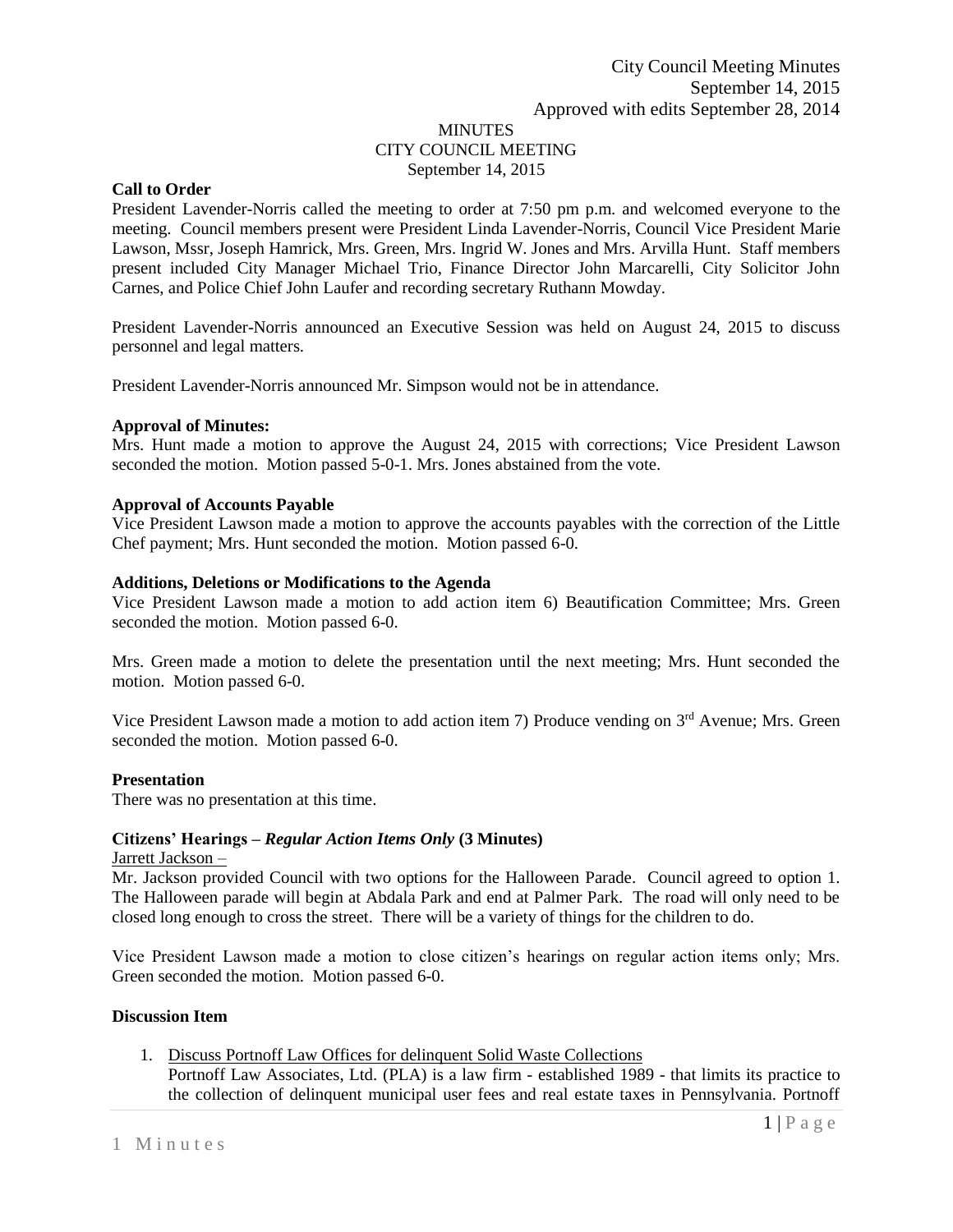has helped municipalities, authorities, and school districts throughout the Commonwealth recover delinquent sewer, trash, recycling, and water fees and real estate taxes, quickly and efficiently. The firm currently represents over 100 taxing districts throughout Pennsylvania.

PLA collects delinquencies faster, evaluating each account according to its individual circumstances. Historically, they collect between 20% and 50% of the delinquent taxes within 45 days of the initial notice, and remit all funds collected weekly so the City has immediate use of its money. The PLA allows the City to retain local control over the entire collection process, with the ability to increase collections through the implementation of payment plans and a hardship program. PLA's collection efforts frequently result in reduction in future delinquencies, with an increase in the city's current tax collection rate.

The City does not pay any fee or commission for the use of their services. PLA administers a hardship program at no cost to the City or the property owner. The hardship program is designed to help low income property owners pay the delinquency owed on their homes.

The City needs to sign a contract and enact an Ordinance imposing the fee schedule as the fair and reasonable costs of collection which will be passed through the delinquent property owner.

## **Regular Action Items**

- 1. Receive and consider Resolution for (5) Five Year Winter Traffic Services Agreement Mrs. Hunt made a motion to approve a Resolution for (5) five year Winter Traffic Services Agreement; Vice President Lawson seconded the motion. Motion passed 6-0.
- 2. Receive and consider First Reading an Ordinance amending Chapter 218-31 Stop intersection designated for the City of Coatesville, Chester County, Pennsylvania Vice President Lawson made a motion to approve first reading and Ordinance amending Chapter 218-31 stop intersections designated for the City of Coatesville, Chester County, Pennsylvania; Mrs. Hunt seconded the motion. Motion passed 6-0.
- 3. Receive and consider First Reading an Ordinance authorizing the purchase of 135 West Lincoln Highway, tax Parcel 16-5-348 from the Redevelopment Authority of the City of Coatesville for One Hundred Dollars for Public Purposes Mrs. Hunt made a motion to approve first reading an Ordinance authorizing the purchase of 135 West Lincoln Highway, tax Parcel 16-5-348 from the Redevelopment Authority of the City of Coatesville for One Hundred Dollars for Public Purposes; Vice President Lawson seconded the motion. Motion passed 6-0.
- 4. Consider authorizing the issuance of an RFP for the lease of a Skid Steer Vice President Lawson made a motion to approve an RFP for the lease of a Skid Steer; Mrs. Hunt seconded the motion. Motion passed 6-0.
- 5. Receive and consider permission for Domestic Violence Center of Chester County (DVCCC) to place purple ribbons on lamp posts, trees, and signs in County communities during the month of October for Domestic Violence Awareness Month

October is Domestic Violence Awareness Month. Domestic violence takes many forms, and does not discriminate. It can be a pattern emotional and/or physical abusive behaviors and affects people of all races, religions and cultures, regardless of where they live or their economic status. Domestic violence has a staggering impact on the youth in our communities. The cycle of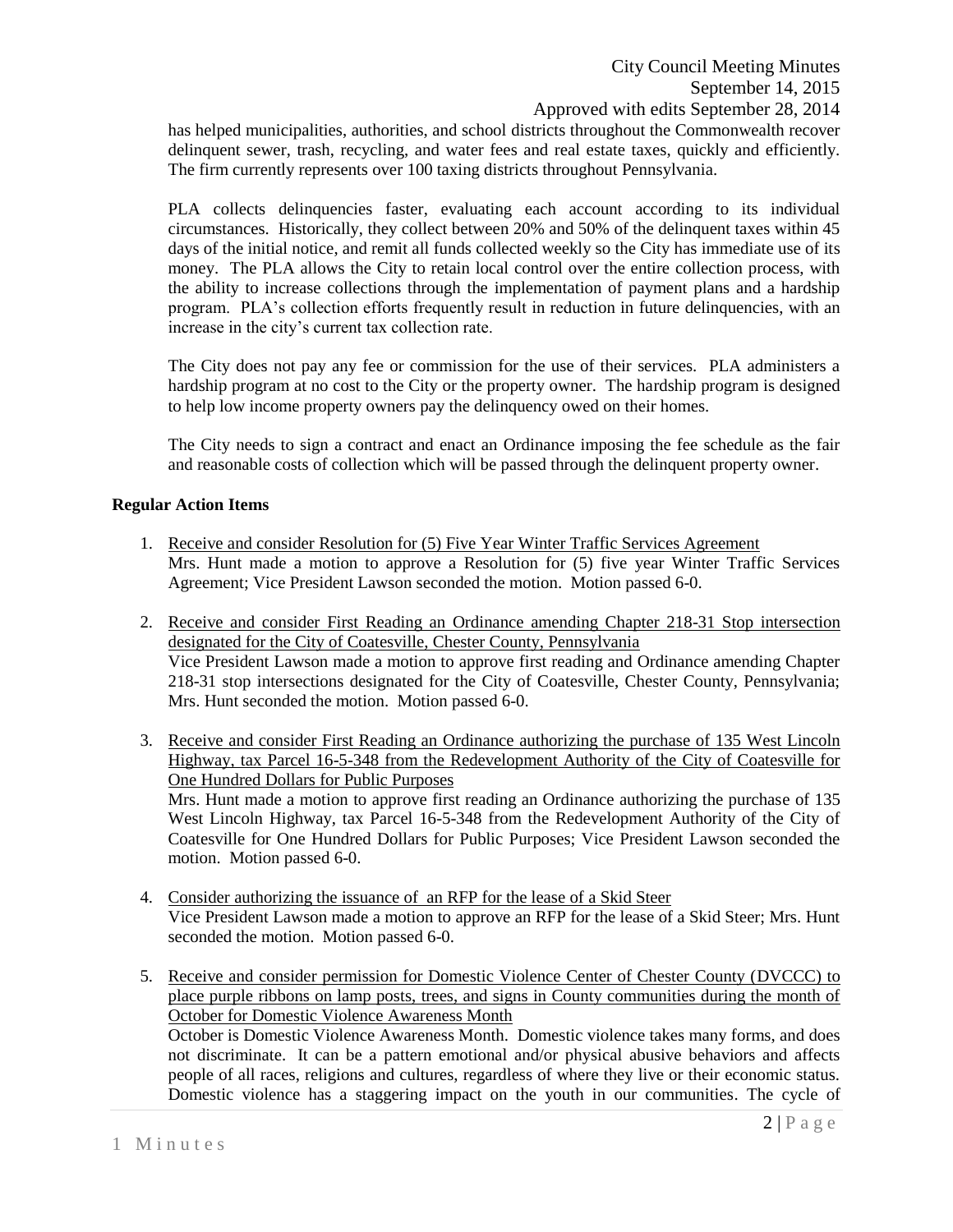violence is not limited to a single relationship, but travels from one relationship to the next, from one generation to the next. This cycle harms our society and our children, and is a problem that requires a total community response.

Mrs. Jones made a motion to permit the Domestic Violence Center of Chester County (DVCCC) to place purple ribbons on lamp posts, trees, and signs in County communities during the month of October for Domestic Violence Awareness Month; Mrs. Green seconded the motion. Motion passed 6-0.

6. Receive and consider a Beautification Committee

The Committee will oversee all the beautification efforts throughout the City. The Committee will consist of three Council members. Vice President Lawson, Mrs. Green and Mrs. Hunt will be the appointed members of City Council (All members can participate, only three can be appointed). Members of the community are invited to participate to help beautify the City. Some examples of the Beautification Committee would be Yard of the week, adopt-a-pot along Lincoln Highway.

Mrs. Hunt made a motion to approve a Beautification Committee; Mrs. Green seconded the motion. Motion passed 6-0.

7. Receive and consider vending produce on  $3<sup>rd</sup>$  at the  $3<sup>rd</sup>$  Avenue Community Garden

The property discussed is not a City property. City Council did not take any action on the item. It would be up to the owner of the property if produce can be sold on their property.

Mrs. Hunt made a motion to remove the item from action; Vice President Lawson seconded the motion. Motion passed 6-0.

## **Solicitors Report**

The City solicitor has worked on various matters involving litigation and assisted the City in its interpretation of codes, rules and regulations.

## **City Manager's Report**

Mr. Trio announced he held meetings with Pat Bokovitz, Chester County Commissioners. CAPP, Coatesville Area Partners for Progress and the Coatesville Cultural Society, walking various business areas to meet merchants (Army & Navy).

Mr. Trio met with all the Department heads/reps to review the current co conditions and moral of personnel. In general the staff is eager to work to improve services and I am encouraging an open doorpolicyforsuggestionsandimprovement.

The Finance Department has received the departmental budget worksheets and initiated review of the departmental needs and proposals for the 2016 budget. We will continue to refine the base lines and integrate tax and pension allocations as they are received the State. All Department review have been completed except Codes and Engineering,

A meeting was held with Legend (Depetris) DEPG Development Co. on Thurs 8/13/2015- Attended by reps of the RDA, State of PA and Representative Harry Lewis as well as CityCouncil Pres. Linda Lavender Norris and myself. After a presentation by JD the groups conducted a walking tour of the properties and access.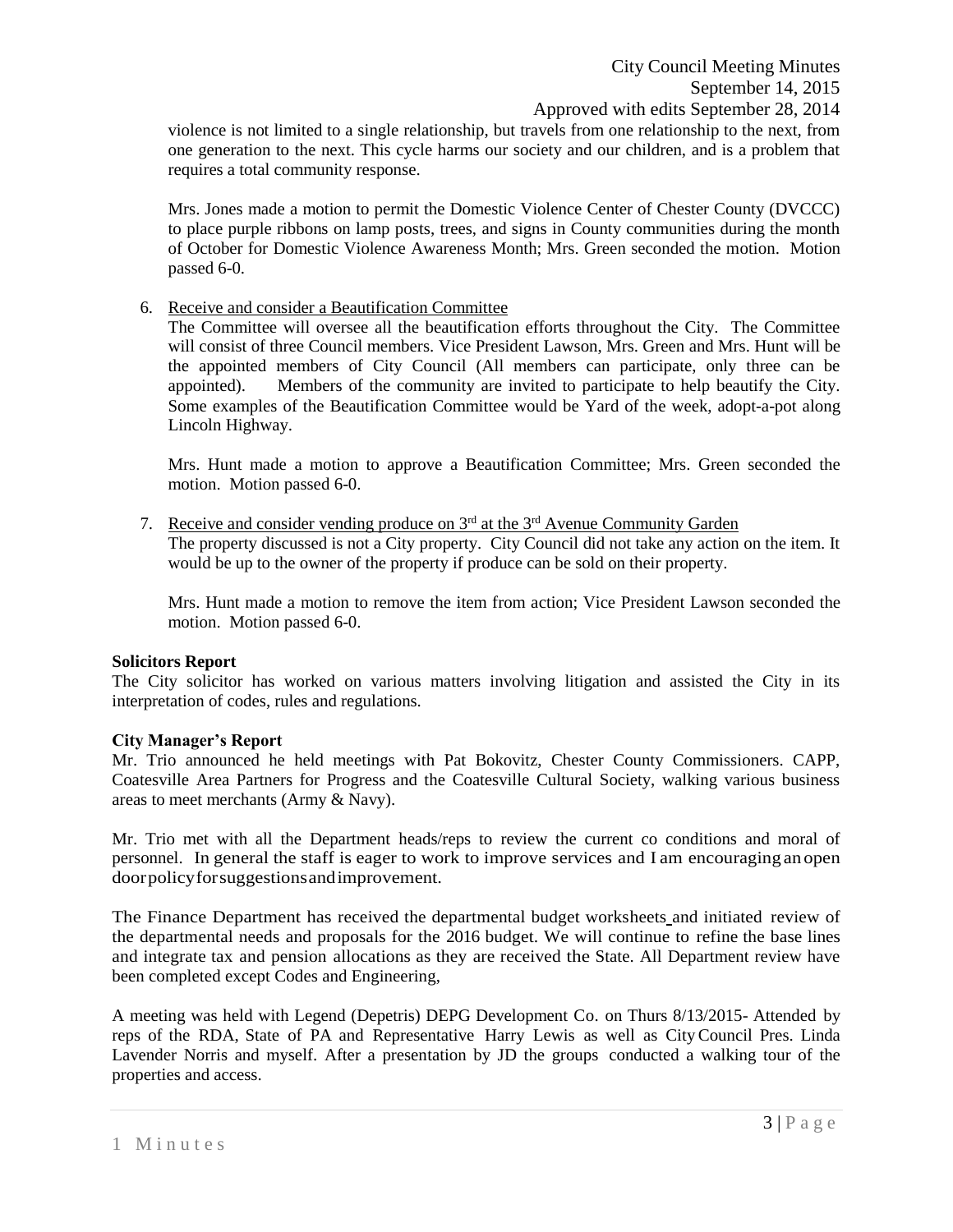Chester County Commissioners presented the City and agencies with over 1 million dollars in funding to help initiate the Gateway project, senior center and the regional transportation system through TMACC. About 75 Local dignitaries and officials attended the event on Sept 2<sup>nd</sup> at Gateway Park.

3rd Street Streetscape project- meeting held at CH with various stakeholders and utility providers in expectation on site design and borings activates. Attending was Cedarville Engineers (April Barkowski) and City Manager. Next milestone borings targeted for August 28-30<sup>th</sup>.

Initiated a series of office hours with the city engineer to update and provide strategic direction on ongoing infrastructure and grants projects including the Lincoln Highway and route 82 intersection design. Cedarville is producing design assumption drawingsfor review and submittal to PennDot this month.

Considered the approval of resolution directing city to provide an RFP for the development of a new District Court at the former G. 0. Carlson Property at 135 West Lincoln Highway. We have received information and pricing form Mr. Carnes via Mr. Senya lsayeff who has previous development experience in this area. A site visit is scheduled for Wednesday the  $16<sup>th</sup>$  at 2PM.

Initiated various building clean up and aesthetic projects around City Hall. Although short staffed the crew and management have worked efficiently to schedule and prioritize actives in combination with regular maintenance and emergency calls.

Following the meeting with Eagle Disposal on August 18<sup>th</sup> with council reps and staff, Recycling totes continue to be monitored and as identified and Mr. Saites and Mr. Troupe have beenfollowing up on complaints and property compliance. As concerns arise staff is working to identify missing or misplaced tote containers. Conducting meeting with staff and sweeps for Developing improved educational info and PR to engage the residents in a consistentrecycling. EngagingCSDfor educational cooperation*.*

Serious operational issues have been identified by the PD and public works relative to the future operation of Ash Park Pool in 2016. Investigating CDBG monies to address funding recreational needs.

Working with Code staff to review various compliance issues as they arise and will be reviewing staff and permit procedures going forward.

Met with potential property buyers to discuss zoning regulations and development process. A Zoning Hearing Board case is be presented Tuesday September 15, 2015 at 6 pm – St. Cecilia's property – Conditional Use for new storage buildings.

## **Citizens' Hearings –** *Non-Agenda Items Only* **(3 Minutes)**

There were no citizens' comments on non-agenda items only.

No motion was made to close citizens' hearings.

## **Special Events**

1. Receive and consider a special event application from Athena Carter for a Block Party at on Sept  $12<sup>th</sup>$  and  $15<sup>th</sup>$  from 11 am to 7 pm. A street closure has been requested. Council explained there will be no street closings for special events.